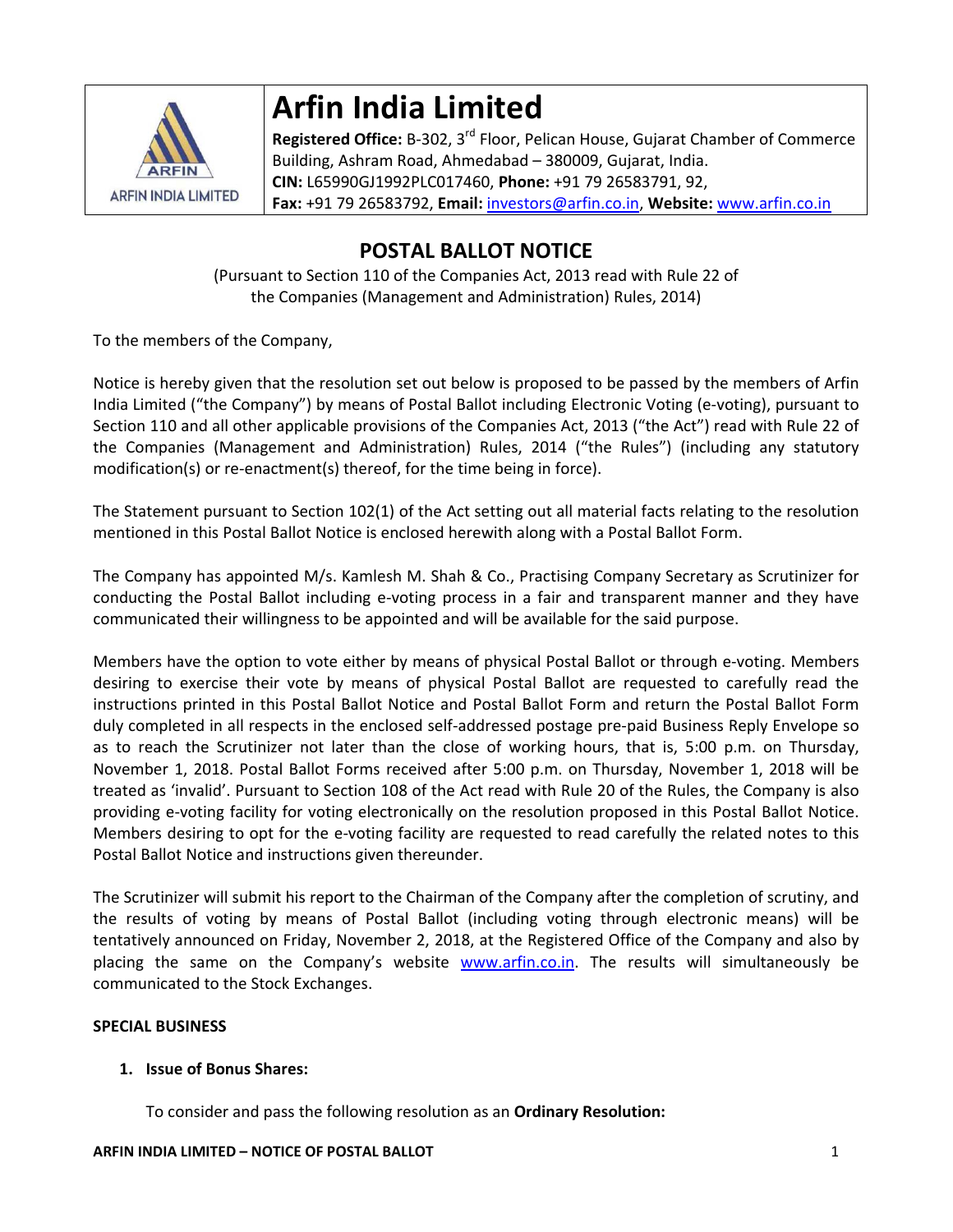"**RESOLVED THAT** in accordance with the provisions of Section 63 and all other applicable provisions of the Companies Act, 2013 read with the Companies (Share Capital and Debentures) Rules, 2014, the Securities and Exchange Board of India ("SEBI") (Issue of Capital and Disclosure Requirements) Regulations, 2009 ("the ICDR Regulations"), the SEBI (Listing Obligations and Disclosure Requirements) Regulations, 2015 ("Listing Regulations") (including any statutory modification(s) or re‐enactment(s) thereof, for the time being in force) and other applicable regulations, rules and guidelines issued by SEBI and the Reserve Bank of India ("RBI") from time to time, the enabling provisions ofthe Articles of Association of the Company and subject to such approvals, consents, permissions, conditions and sanctions as may be necessary from appropriate authorities and subject to such terms and modifications, if any, as may be specified while according such approvals and subject to acceptance of such conditions or modifications by the Board of Directors, consent of the members be and is hereby accorded to the Board of Directors of the Company ('the Board', which term shall include any Committee authorised by the Board to exercise its powers including powers conferred on the Board by this resolution) for capitalisation of a sum not exceeding upto ₹ 2,64,87,350/‐ (Rupees Two Crore Sixty Four Lacs Eighty Seven Thousand Three Hundred and Fifty only) from and out of the retained earnings, the securities premium account, capital reserve and / or any 7other permitted reserves / surplus of the Company, as may be considered appropriate for the purpose of issue of bonus equity shares of ₹ 10/‐ (Rupees Ten Only) each, credited as fully paid to eligible members of the Company holding equity shares of  $\bar{\tau}$  10/ $\bar{\tau}$ (Rupees Ten Only) each of the Company whose names appear in the Register of Members on a 'Record Date' to be determined by the Board for this purpose, in the proportion of 1 (One) new fully paid‐up equity share of ₹ 10/‐ (Rupees Ten Only) each for every 5 (Five) existing fully paid‐up equity shareof ₹ 10/‐ (Rupees Ten Only) each held by them and that the new bonus equity shares so issued and allotted shall, for all purposes, be treated as an increase in the paid‐up capital of the Company.

**RESOLVED FURTHER THAT** the bonus equity shares so allotted shall rank pari‐passu in all respects with the fully paid-up equity shares of the Company as existing on the Record Date.

**RESOLVED FURTHER THAT** the bonus equity shares so allotted shall always be subject to the terms and conditions contained in the Memorandum and Articles of Association of the Company.

**RESOLVED FURTHER THAT** if as a result of implementation of this resolution, any member becomes entitled to a fraction of new Equity Shares to be allotted as Bonus Shares, the Company shall not issue any certificate or coupon in respect of such fractional shares but the total number of such new Equity Shares representing such fractions shall be allotted by the Board to a nominee or nominees to be selected by the Board who would hold them as trustee for the Equity Shareholders who would have been entitled to such fractions in case the same were issued and such nominee(s) will as soon as possible sell such Equity Shares allotted at the prevailing market rate and the net sale proceeds of such shares after adjusting the cost and the expenses in respect thereof be distributed among such members who are entitled to such fractions in the proportion of their respective holdings and fraction thereof.

**RESOLVED FURTHER THAT** no allotment letters shall be issued in respect of said Bonus Shares and in the case of members who hold shares or opt to receive the shares in dematerialised form, the bonus equity shares shall be credited to the respective beneficiary accounts of the members with their respective Depository Participant(s) and in the case of members who hold equity shares in certificate form, the share certificate(s) in respect of the bonus equity shares shall be dispatched, within such time frame as stipulated as per Companies Act, 2013 and/or the Listing Regulations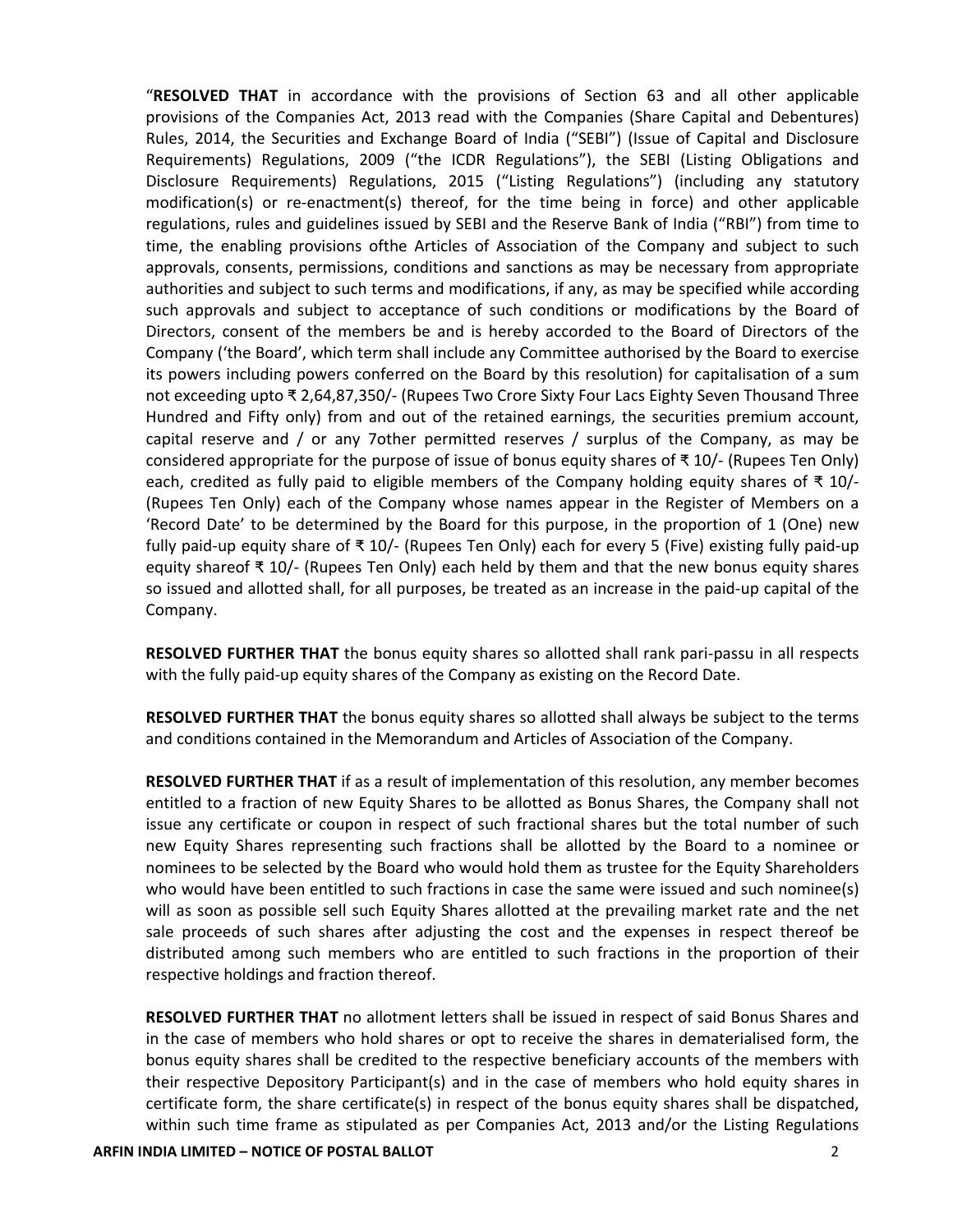from the date of allotment thereof by the Board of Directors of the Company or a committee of Directors, as the case may be, or with such extended time as may be allowed by appropriate authorities.

**RESOLVED FURTHER THAT** the issue and allotment of the bonus equity shares to Non‐Resident Members, Foreign Institutional Investors (FIIs) and other Foreign Investors, if any, be subject to the approval of RBI or any other regulatory authority, as may be necessary.

**RESOLVED FURTHER THAT** the Board be and is hereby authorised to take necessary steps for listing & trading of such bonus equity shares on the Stock Exchanges where the securities of the Company are presently listed as per the provisions of the Listing Regulations and other applicable regulations, rules and guidelines.

**RESOLVED FURTHER THAT** for the purpose of giving effect to this resolution, the Board be and is hereby authorised to do all such acts, deeds, matters and things and to give such directions as may be necessary, proper, expedient or desirable and to settle any question, difficulty or doubt that may arise in this regard as the Board in its absolute discretion may deem necessary or desirable and its decision shall be final and binding."

B‐302, 3rd Floor, Pelican House, Gujarat Chamber of Commerce Building, Ashram Road, Ahmedabad – 380009, Gujarat, India. **Mahendra R. Shah CIN:** L65990GJ1992PLC017460 Chairman & Whole‐time Director **Tel. No.:** +91 79 26583791, 92, (DIN: 00182746) **Fax:** +91 79 26583792, **Email:** investors@arfin.co.in **Place:** Ahmedabad **Website:** www.arfin.co.in  **Date:** September 29, 2018

**Registered Office For & on behalf of Board of Directors**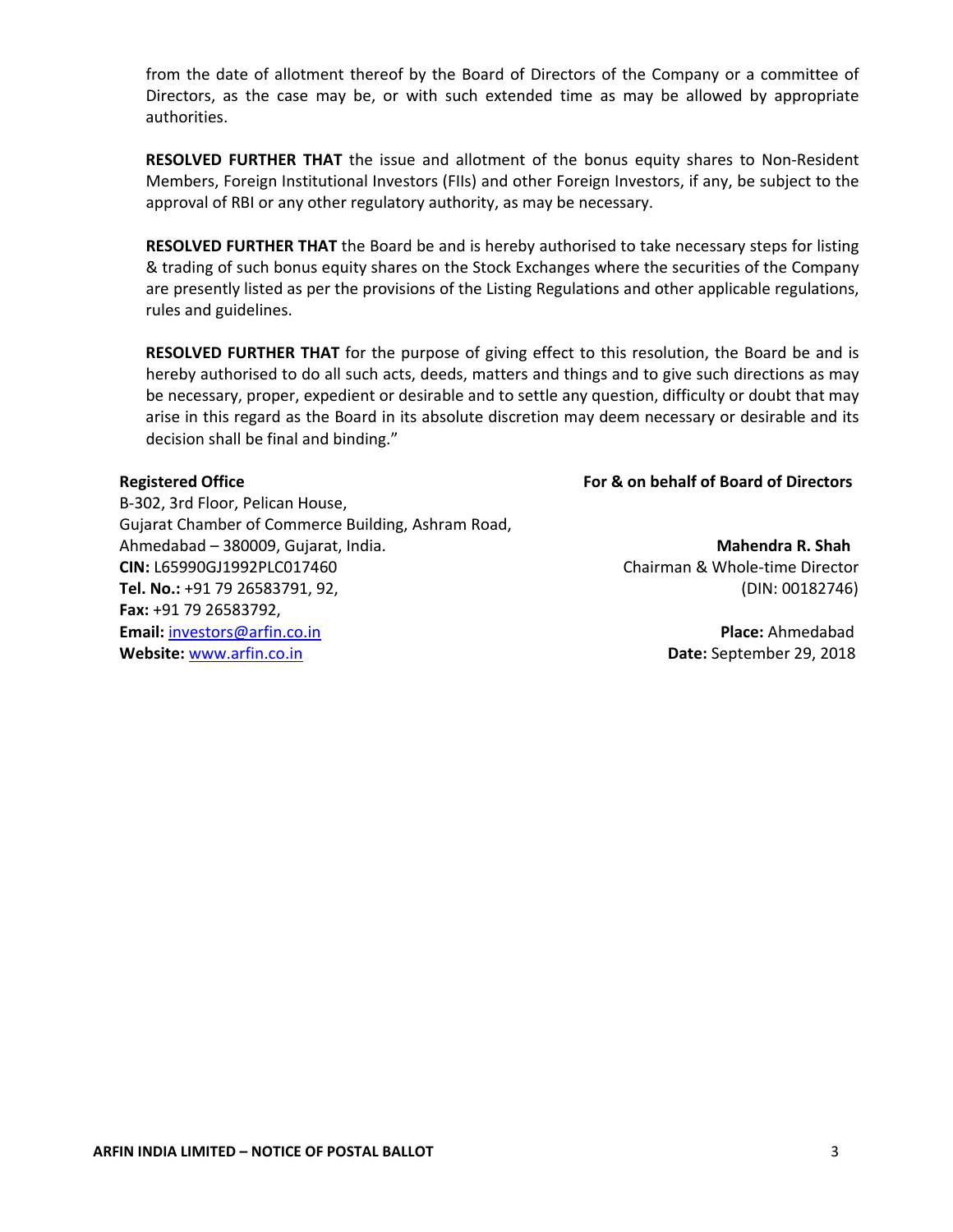#### **Notes:**

- 1. A Statement pursuant to Section 102(1) of the Companies Act, 2013 ("the Act") setting out all material facts relating to the resolution mentioned in this Postal Ballot Notice is attached.
- 2. The Postal Ballot Notice along with the Postal Ballot Form is being sent in electronic form to the members who have registered their e-mail addresses with the Company / Registrars and Transfer Agents of the Company (in case of physical shareholding) / with their Depository Participants (in case of electronic shareholding). Physical copies of the Postal Ballot Notice along with Postal Ballot Form are being sent to members whose e-mail addresses are not registered, by permitted mode along with a self-addressed postage pre-paid Business Reply Envelope.
- 3. Voting rights shall be reckoned on the paid‐up value of shares registered in the name of member / beneficial owner (in case of electronic shareholding) as on Friday, September 28, 2018.
- 4. In case of non-receipt of the Postal Ballot Form or for any query related thereto, the Members may contact the Company or its Registrar and Transfer Agent, MCS Share Transfer and Agent Limited, 201, 2<sup>nd</sup> Floor, Shatdal Complex, Ashram Road, Ahmedabad – 380009, Gujarat, India, or send an email at mcsahmd@gmail.com or investors@arfin.co.in or download the Postal Ballot Form from the Company's website www.arfin.co.in and send the duly completed and signed Postal Ballot Form so as to reach the Scrutinizer on or before 5:00 p.m. (IST) on Thursday, November 1, 2018.
- 5. In compliance with the provisions of Section 108 and 110 of the Companies Act, 2013 read with the Companies (Management and Administration) Rules, 2014 and amendments made thereto, and Regulation 44 of the SEBI (Listing Obligations and Disclosure Requirements) Regulations, 2015, the Company is providing facility to its members for voting by electronic means through e‐voting services as provided by the Central Depository Services (India) Limited (CDSL), which would enable them to cast their vote electronically, instead of through physical postal ballot form and the business may be transacted through such voting.Members are requested to carefully read the instructions of e‐voting before exercising their vote. Instructions for the process to be followed for e‐voting are annexed to this Postal Ballot Notice.
- 6. **Once the vote on a resolution is cast by a member on CDSL, whether partially or otherwise, the member shall not be allowed to change it subsequently or cast the vote again.**
- 7. Members can opt for only one mode of voting, that is, either by physical Postal Ballot or e-voting. In **case members cast their votes through both the modes, voting done by e**‑**voting shall prevail and votes cast through physical Postal Ballot will be treated as "INVALID".**
- 8. The e-voting period commences on Wednesday, October 3, 2018 at 9:00 a.m. (IST) and ends at 5:00 **p.m. (IST) on Thursday, November 1, 2018. During this period, members of the Company, holding shares either in physical or dematerialised form, as on Friday, September 28, 2018, may cast their vote electronically. The e‐voting module shall be disabled by CDSL thereafter.**
- 9. The resolutions, if approved, shall be deemed to have been passed on the last date of voting, that is, **Thursday, November 1, 2018**.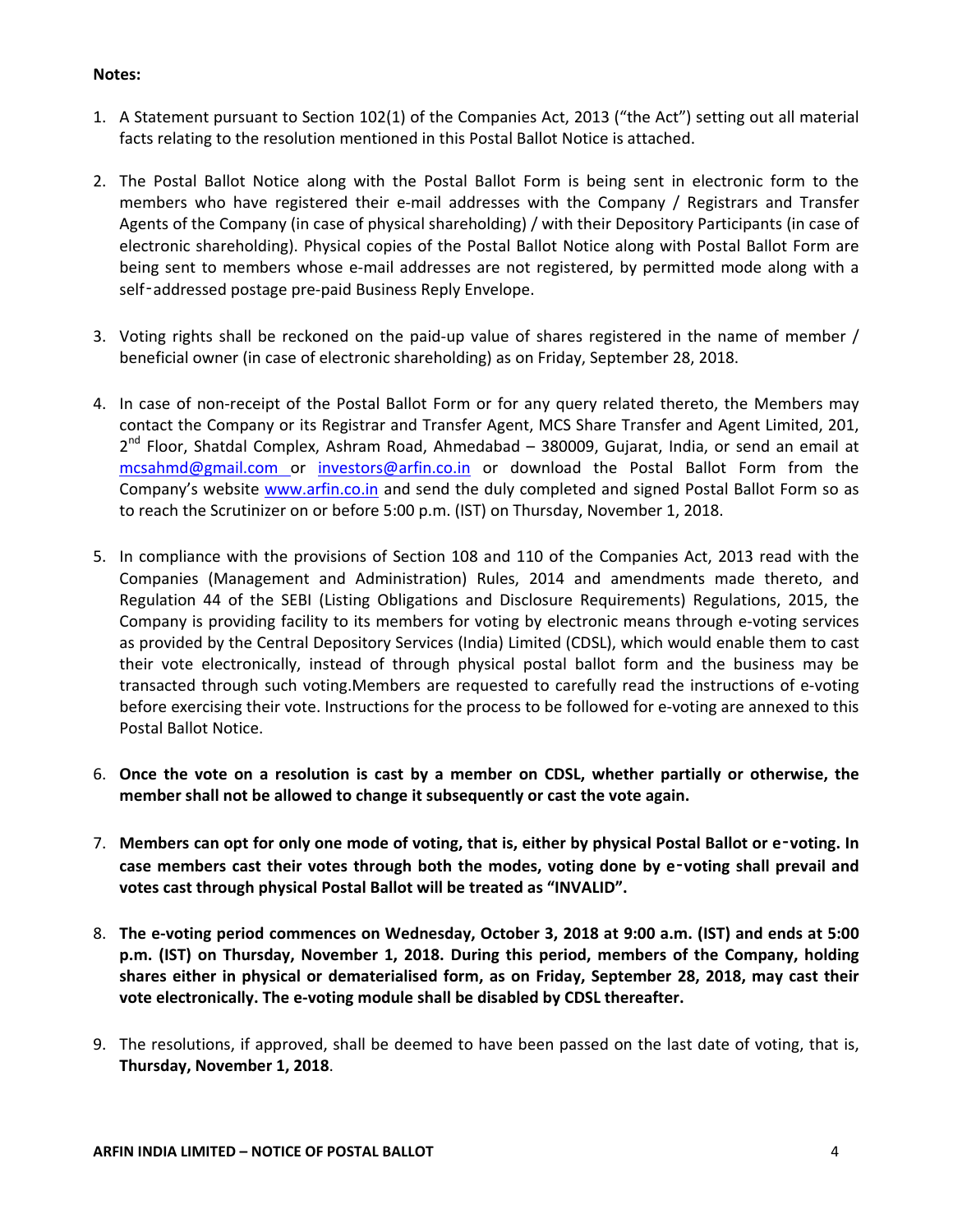- 10. Relevant documents referred to in this Postal Ballot Notice and the Statement are available for inspection by the members at the Company's registered office during business hours on all working days except Saturday from the date of dispatch of this Postal Ballot Notice till **Thursday, November 1, 2018.**
- 11. Any query / grievances connected with the voting by Postal Ballot including voting by electronic means may be addressed to the Company at Arfin India Limited, B-302, Pelican House, 3<sup>rd</sup> Floor. Ashram Road. Gujarat Chamber of Commerce Building, Ahmedabad – 380009, Gujarat, India or at +91 79 ‐ 2658 3791 / 92 or at investors@arfin.co.in.
- 12. Members who have not registered their e-mail addresses are requested to register the same with the **Company's Registrars and Transfer Agents / Depository Participant(s) for sending future communication(s) in electronic form.**
- 13. A member need not use all his / her / its votes nor does he / she / it need to cast all his / her / its **votes in the same way, if any.**
- 14. **The Scrutinizer's decision on the validity of the Postal Ballot shall be final.**

#### **INFORMATION AND INSTRUCTIONS RELATING TO E‐VOTING:**

- (I) **In case a member receives an e‐mail** [for members whose e‐mail addresses are registered with the Company / RTA / Depository Participant(s)]:
	- (a) Log on to the e‐voting website www.evotingindia.com during the voting period.
	- (b) Click on "Members / Shareholders" tab.
	- (c) Now Enter your User ID

For CDSL: 16 digits beneficiary ID, For NSDL: 8 Character DP ID followed by 8 Digits Client ID, Members holding shares in Physical Form should enter Folio Number registered with the Company.

- (d) Next enter the Image Verification as displayed and Click on Login.
- (e) If you are holding shares in demat form and had logged on to www.evotingindia.com and voted on an earlier voting of any Company, then your existing password is to be used.
- (f) If you are a first time user follow the steps given below:

| For Members holding shares in Demat Form and Physical Form |                                                                                                                                                        |  |  |  |  |  |
|------------------------------------------------------------|--------------------------------------------------------------------------------------------------------------------------------------------------------|--|--|--|--|--|
| <b>PAN</b>                                                 | Enter your 10 digit alpha-numeric PAN issued by the Income Tax Department<br>(applicable for both demat shareholders as well as physical shareholders) |  |  |  |  |  |
|                                                            | Members who have not updated their PAN with the Company / Registrar /<br>Depository Participant are requested to use the sequence number mentioned on  |  |  |  |  |  |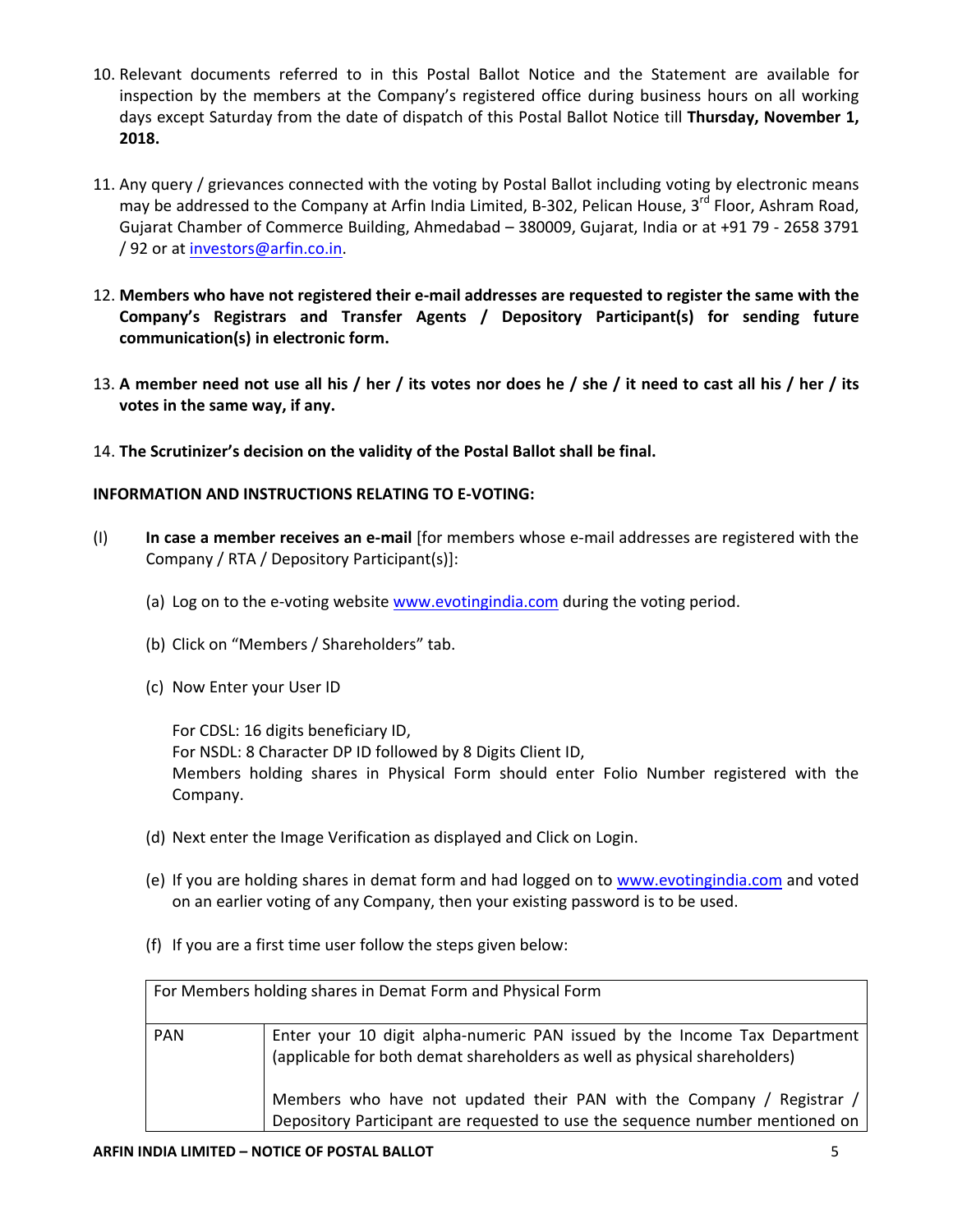|                     | address slip / email pertaining to the notice of this Annual General Meeting.     |
|---------------------|-----------------------------------------------------------------------------------|
| Dividend            | Enter the Dividend Bank Details or Date of Birth (in dd/mm/yyyy format) as        |
| <b>Bank Details</b> | recorded in your demat account or in the Company records in order to login.       |
| OR.                 |                                                                                   |
| Date of Birth       | If both the details are not recorded with the Depository or Company, please enter |
| (DOB)               | the Member ID / Folio Number in the Dividend Bank Details field as mentioned in   |
|                     | instruction (iv) above.                                                           |

- (g) After entering these details appropriately, click on "SUBMIT" tab.
- (h) Members holding shares in physical form will then reach directly to the Company selection screen. However, members holding shares in demat form will now reach 'Password Creation' menu wherein they are required to mandatorily enter their login password in the new password field. Kindly note that this password is to be also used by the demat holders for voting for resolutions of any other Company on which they are eligible to vote, provided that Company opts for e‐voting through CDSL platform. **It is strongly recommended not to share your password with any other person and take utmost care to keep your password confidential.**
- (i) For Members holding shares in physical form, the details can be used only for e‐voting on the resolutions contained in this Notice.
- (j) Click on the EVSN (Electronic Voting Sequence Number) of Arfin India Limited to vote.
- (k) On the voting page, you will see 'RESOLUTION DESCRIPTION' and against the same the option "YES / NO" for voting. Select the option YES or NO as desired. The option YES implies that you assent to the Resolution and option NO implies that you dissent to the Resolution.
- (l) Click on the "RESOLUTIONS FILE LINK" if you wish to view the entire resolution(s).
- (m)After selecting the resolution you have decided to vote on, click on "SUBMIT". A confirmation box will be displayed. If you wish to confirm your vote, click on "OK", else to change your vote, click on "CANCEL" and accordingly modify your vote.
- (n) Once you "CONFIRM" your vote on the resolution, you will not be allowed to modify your vote subsequently.
- (o) You can also take out print of the voting done by you by clicking on "Click here to print" option on the Voting page.
- (p) If you have forgotten the password, then enter the User ID and the image verification code and click on "FORGOT PASSWORD" and enter the details as prompted by the system.
- (q) Shareholders can also use Mobile app ‐ "m ‐ Voting" for e‐voting. m ‐ Voting app is available on Apple, Android and Windows based Mobile Phones. Shareholders may log in to m ‐ Voting using their e voting credentials to vote for the Company resolution(s).
- (r) Note for Non‐Individual Shareholders and Custodians: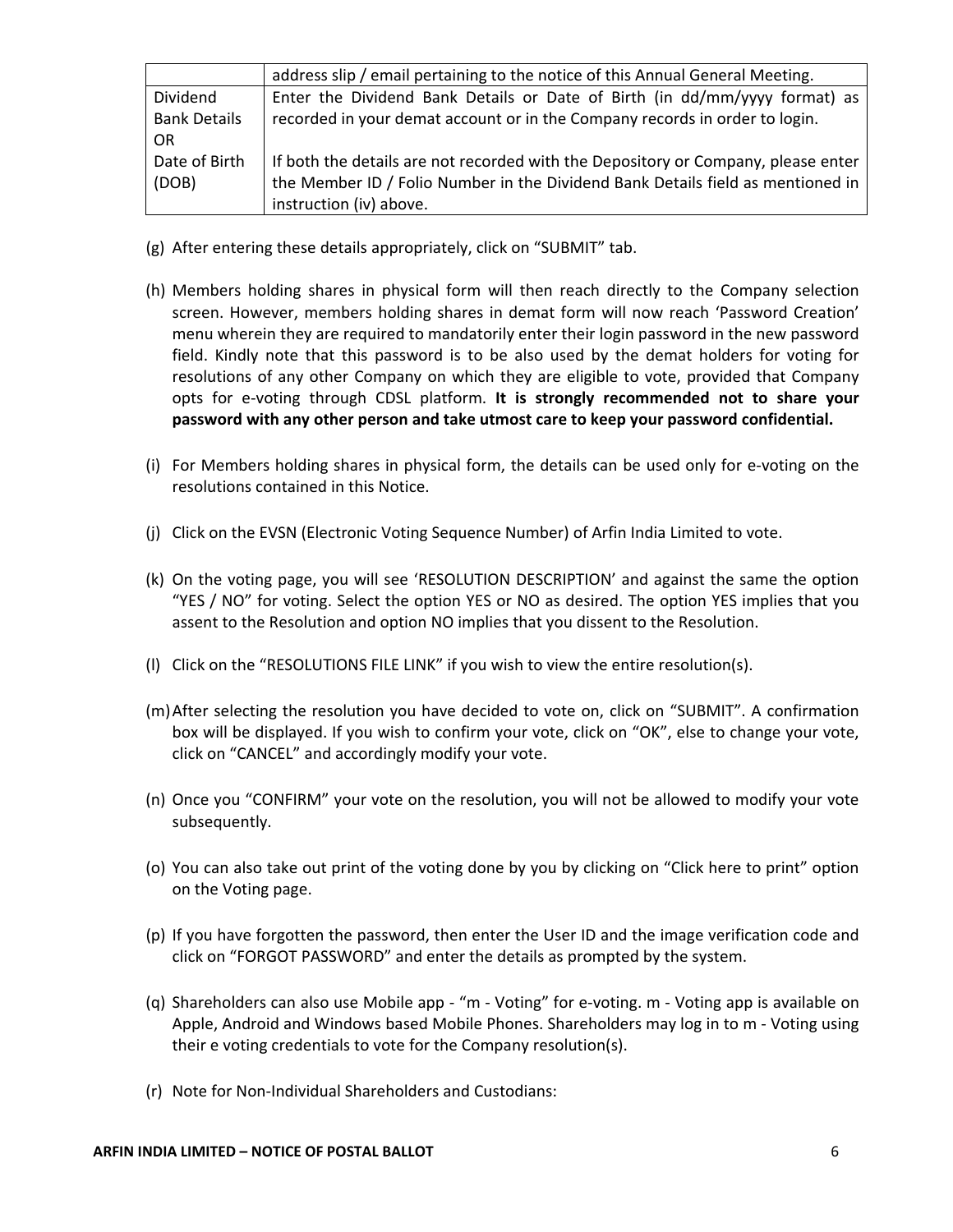- Non-Individual members (i.e. other than Individuals, HUF and NRI etc.) and custodians are required to log on to https://www.evotingindia.com and register themselves as Corporate.
- A scanned copy of the Registration Form bearing the stamp and sign of the entity should be emailed to helpdesk.evoting@cdslindia.com.
- After receiving the login details, user would be able to link the account(s) for which they wish to vote on.
- The list of accounts should be mailed to helpdesk.evoting@cdslindia.com and on approval of the accounts they would be able to cast their vote.
- A scanned copy of the Board Resolution and Power of Attorney (POA) which they have issued in favour of the Custodian, if any, should be uploaded in PDF format in the system for the scrutinizer to verify the same.
- Members holding shares under multiple folios / demat accounts shall choose the voting process separately for each of the folios / demat accounts.
- **(II) In case a member receives physical copy of the Postal Ballot Notice by Post** [for members whose e-mail addresses are not registered with the Company / RTA / Depository Participant(s)]:

Please follow all steps from sl. no. (a) to sl. no. (q) above to cast vote.

In case you have any queries or issues regarding e-voting, you may refer the Frequently Asked Questions (FAQs) and e‐voting manual available at www.evotingindia.com, under help section or write an email to helpdesk.evoting@cdslindia.com. Further, contact details of the official responsible to address the grievances connected with voting by electronic means is as under:

**Mr. Rakesh Dalvi Manager Central Depository Services (India) Limited** 25<sup>th</sup> Floor, A Wing, Marathon Futurex, Mafatlal Mills Compound, NM Joshi Marg, Lower Parel (E), Mumbai ‐ 400 013, Maharashtra, India. CIN: L67120MH1997PLC112443, Tel. No.: 1800225533, Email: helpdesk.evoting@cdslindia.com, Website: www.cdslindia.com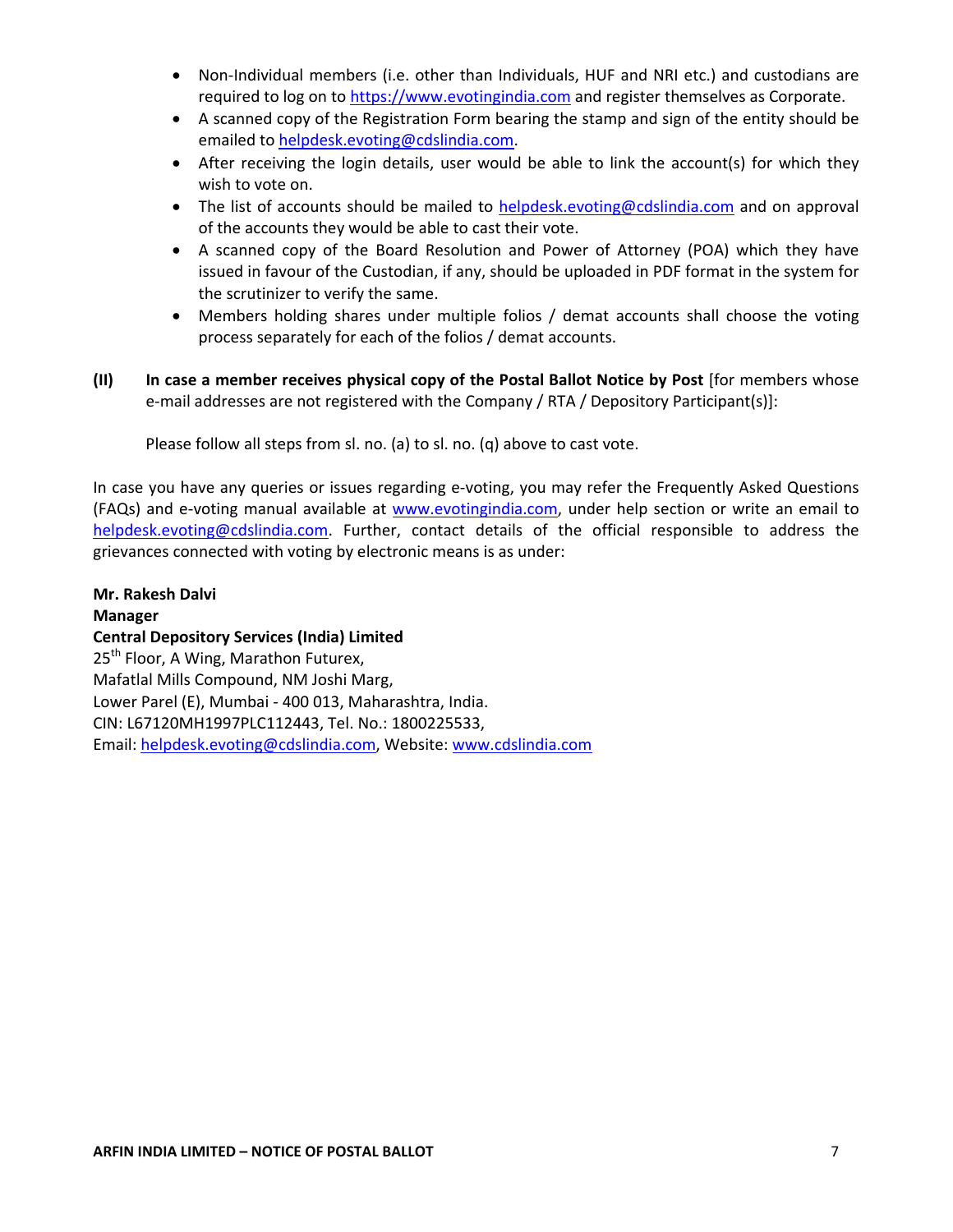#### **STATEMENT PURSUANT TO SECTION 102(1) OF THE COMPANIES ACT, 2013 (''the Act")**

#### **Item Nos. 1**

The Board of Directors at its meeting held on Monday, September 24, 2018, subject to consent of the members of the Company, approved and recommended issue of bonus equity shares of ₹ 10/‐ (Rupees Ten Only) each credited as fully paid‐up to eligible members of the Company in the proportion of 1 (One) new fully paid‐up equity share of ₹ 10/‐ (Rupees Ten only) each for every 5 (Five) existing fully paid‐up equity shares of ₹ 10/‐ (Rupees Ten only) each by capitalising a sum not exceeding upto ₹ 2,64,87,350/‐ (Rupees Two Crore Sixty Four Lacs Eighty Seven Thousand Three Hundred and Fifty only) out of retained earnings, securities premium account, capital reserve and / or any other permitted reserves / surplus of the Company, as may be considered appropriate.

The Bonus shares once allotted shall rank pari‐passu in all respects and carry the same rights as the existing Equity Shares and shall be entitled to participate in full in any dividend and other corporate action, recommended and declared after the new equity shares are allotted.

Article 54 of the Articles of Association of the Company permits capitalisation of any part of the amount for the time being standing to the credit of any of the Company's reserve accounts (including securities premium account and capital reserve account), or to the credit of the profit and loss account, or otherwise available for distribution by applying the same towards payment of unissued shares to be issued to the members as fully paid bonus shares.

None of the Directors / Key Managerial Personnel of the Company / their relatives are, in any way, concerned or interested, financially or otherwise, in the resolution set out at Item No. 1 of this Postal Ballot Notice except to the extent of their shareholding in the Company.

The Board recommends the Ordinary Resolution set out at Item No. 1 of this Postal Ballot Notice for approval by the members.

B‐302, 3rd Floor, Pelican House, Gujarat Chamber of Commerce Building, Ashram Road, Ahmedabad – 380009, Gujarat, India. **Mahendra R. Shah CIN:** L65990GJ1992PLC017460 Chairman & Whole‐time Director **Tel. No.:** +91 79 26583791, 92, (DIN: 00182746) **Fax:** +91 79 26583792, **Email:** investors@arfin.co.in, **Place:** Ahmedabad **Website:** www.arfin.co.in  **Date:** September 29, 2018

#### **Registered Office For & on behalf of Board of Directors**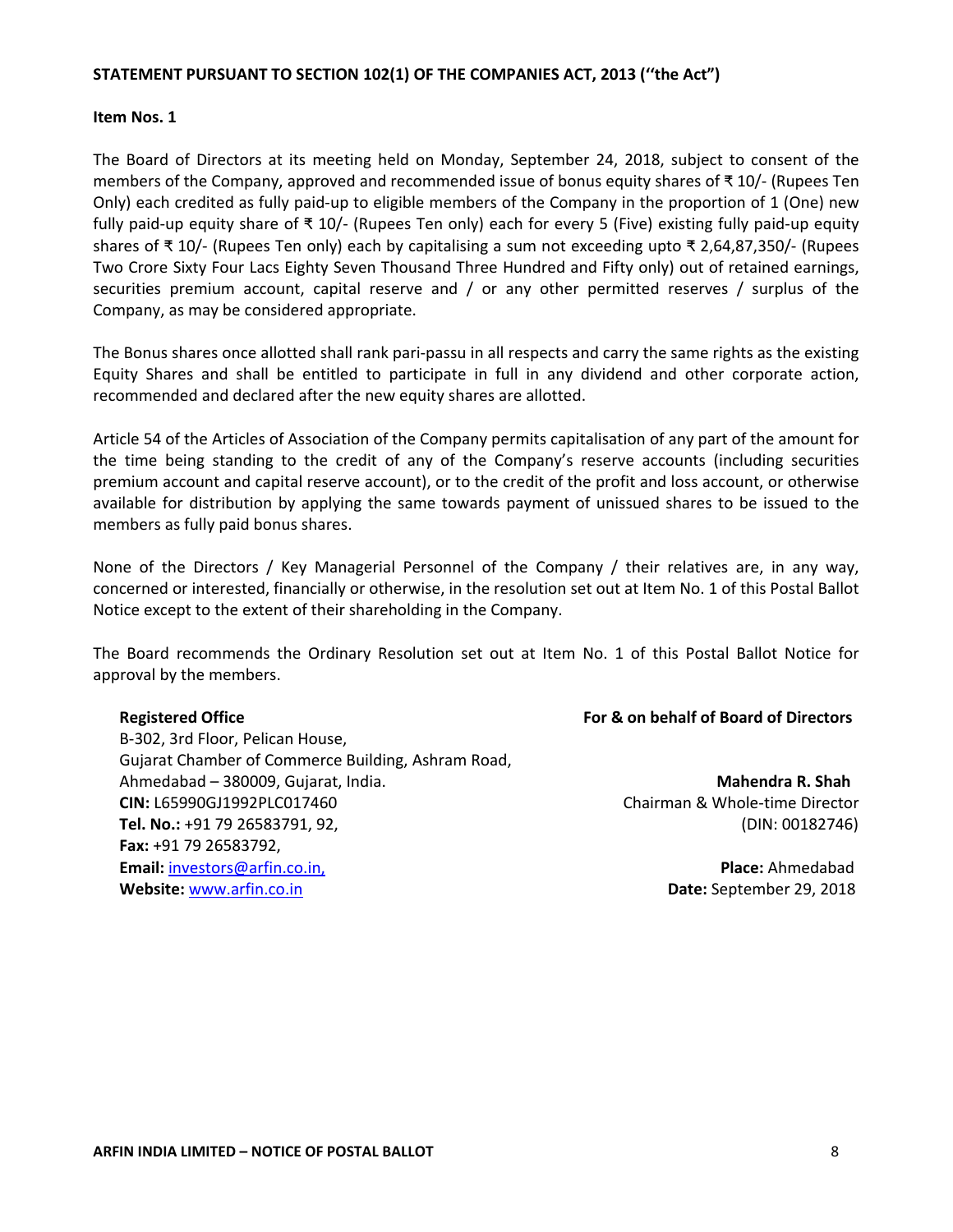

**ARFIN INDIA LIMITED**

**Registered Office:** B‐302, 3rd Floor, Pelican House, Gujarat Chamber of Commerce Building, Ashram Road, Ahmedabad 380009, Gujarat, India.

**CIN:** L65990GJ1992PLC017460, **Phone:** +91 79 26583791, 92, **Fax:** +91 79 26583792,

**Email:**investors@arfin.co.in, **Website:**www.arfin.co.in

#### **POSTAL BALLOT FORM**

| Sr.<br>No.                                                                                                                                                                                                                                                                                                                                                                 | <b>Particulars</b>                                                                                                  | <b>Details</b>       |                                     |                                             |                                                  |  |  |
|----------------------------------------------------------------------------------------------------------------------------------------------------------------------------------------------------------------------------------------------------------------------------------------------------------------------------------------------------------------------------|---------------------------------------------------------------------------------------------------------------------|----------------------|-------------------------------------|---------------------------------------------|--------------------------------------------------|--|--|
| 1.                                                                                                                                                                                                                                                                                                                                                                         | Name of the first named shareholder<br>(in blocked letters)                                                         |                      |                                     |                                             |                                                  |  |  |
| 2.                                                                                                                                                                                                                                                                                                                                                                         | Name(s) of the Joint-Holder(s), if any                                                                              |                      |                                     |                                             |                                                  |  |  |
| 3.                                                                                                                                                                                                                                                                                                                                                                         | <b>Postal Address</b>                                                                                               |                      |                                     |                                             |                                                  |  |  |
| 4.                                                                                                                                                                                                                                                                                                                                                                         | Registered Folio No. /*DP ID & Client ID No.<br>(*applicable to investors holding shares in<br>dematerialized form) |                      |                                     |                                             |                                                  |  |  |
| 5.                                                                                                                                                                                                                                                                                                                                                                         | <b>Class of Shares</b>                                                                                              | <b>Equity Shares</b> |                                     |                                             |                                                  |  |  |
| I / we hereby exercise my / our vote(s) in respect of the following resolutions to be passed by means of Postal Ballot for the<br>business stated in the Postal Ballot Notice dated Saturday, September 29, 2018, issued by the Company, by conveying my / our<br>assent or dissent to the said resolution by placing a tick mark ( $\vee$ ) in the appropriate box below: |                                                                                                                     |                      |                                     |                                             |                                                  |  |  |
| <b>Item</b><br>No.                                                                                                                                                                                                                                                                                                                                                         | <b>Description of the Resolution</b>                                                                                |                      | No. of Equity<br><b>Shares held</b> | I / we assent to<br>the Resolution<br>(FOR) | I / we dissent to<br>the Resolution<br>(AGAINST) |  |  |
| 1.                                                                                                                                                                                                                                                                                                                                                                         | Ordinary Resolution for issue of bonus shares                                                                       |                      |                                     |                                             |                                                  |  |  |
| Place:                                                                                                                                                                                                                                                                                                                                                                     |                                                                                                                     |                      |                                     |                                             |                                                  |  |  |
| Date:                                                                                                                                                                                                                                                                                                                                                                      | (Signature of the Shareholder)                                                                                      |                      |                                     |                                             |                                                  |  |  |

#### **NOTE**

- 1. Please read the instructions printed overleaf and in the notice of the postal ballot carefully before exercising your vote.
- 2. Last date for receipt of Postal Ballot Form by the Scrutinizer: Thursday, November 1, 2018 (5:00 p.m.)
- 3. If the voting rights are exercised by e-voting, this form need not be used.